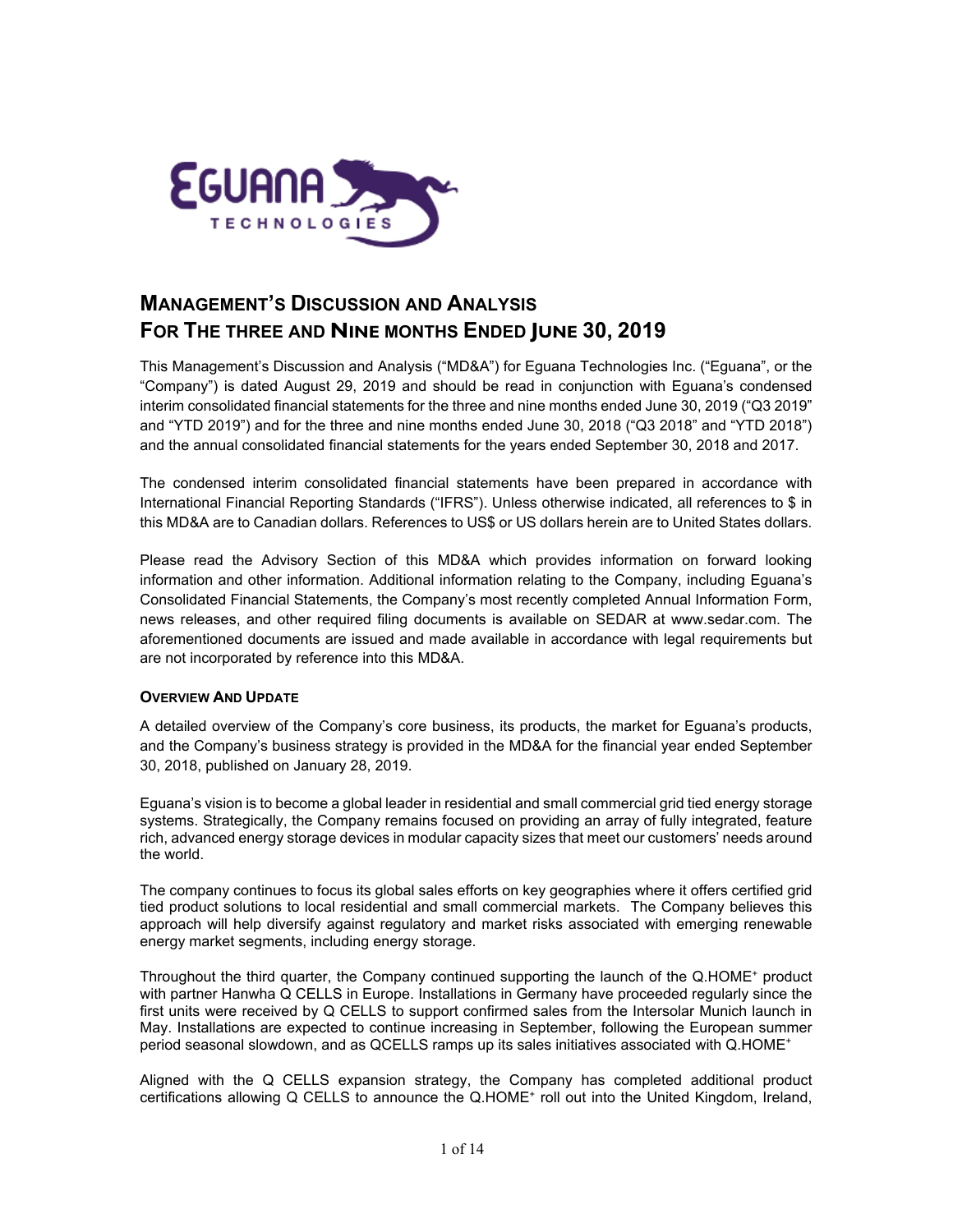and Scandinavia. In order to meet our contractual volume obligations, and improve gross margins, future monthly shipments to Q CELLS will be produced and shipped from our contract manufacturing partner in Italy.

Beyond the traditional seasonal trend in Europe, the growing awareness of the product across the Q.Partner network, additional factors expected to drive installations are planned roadshows across Germany beginning in September. The Company will attend and promote the Q.HOME<sup>+</sup> product more broadly within the Q.Partner network.

In North America, demand has been steady for the Evolve product in Georgia and California with dealer demand driving adoption of Evolve through traditional distributor channels. The Company has begun negotiating a Master Supply Agreement with one of the largest national renewable energy distributors in the USA to continue to build out product availability across the United States mainland.

In Hawaii, market conditions saw a favorable shift during the third quarter away from solar leasing models as new tariffs restricting solar exports were implemented. A key component of solar leasing is consistent PV output and export to the power grid, the tariffs, which restrict PV output, have brought uncertainty to the model opening additional sales channels for our Evolve solution. Eguana partner Hawaii Energy Connection has been able to secure additional market share as the leasing offers are minimized. In Hawaii, all PV installations are now paired with an energy storage system.

The Puerto Rican solar market, particularly the solar+storage segment, was flat in the first half of calendar 2019. The hurricanes of 2017, and the infrastructure damage caused, drove high demand for backup power in 2018, however, also made supply and installation very challenging on the island. Through this period, new interconnection regulations were also imposed by the island's utility PREPA that constrained new installations of residential energy storage. These factors, combined with an uneventful 2018 hurricane season, resulted in the market correction in early 2019. The Company has met the new regulations and expects to see growth through the second half of the calendar year.

The market in Australia has been slower to develop than analysts had expected. While clear demand for storage systems remains in the market, South Australia's Home Battery Scheme has been slow in driving sales and installations at the previously announced market rate. The Company is optimistic that program changes under discussion will reinvigorate the Home Battery Scheme and start to drive volume growth consistent with original expectations.

The Company has, however, been successful in building steady business with several key dealers in Australia who are looking to extend their leadership position as the solar business transitions into solar+storage. Early growth has been primarily driven through the Simply Energy Virtual Power Plant (VPP) program Simply Extra. VPP's, which are currently subsidized in Australia, are expected to drive additional growth alongside South Australia's HBS and other state level programs throughout the country. The Evolve product was designed with a full suite of grid services applications to support virtual power plants. The Company will continue working with the government to help define changes to the program that will make it more attractive to the base of solar installers in South Australia and unlock latent demand in the region.

Operational objectives in the fourth quarter will be focused on supply chain activities and recovery from the battery module shortage, and the resulting working capital deficiencies that were related to the second quarter battery delays. The Company has commenced transition to contract manufacturing and will begin shipments from the manufacturing partner during the current quarter. This transition is required to achieve global growth expectations, beginning with the European Q.CELLS exclusivity deal and expanding into other markets in fiscal 2020.

The current business model involves manufacturing the product at the Company's Canadian corporate headquarters. The shift to the contract manufacturer, which will result in Eguana manufacturing locations in Europe and the United States, will include having the contractor purchase components on our behalf, manufacture our systems and distribute directly to our customers. Due to the expanding global customer base in Europe and Australia, this change will reduce shipping and expediting costs and also improve inventory turn time. Additionally, the Company will see larger supplier volume discounts, improved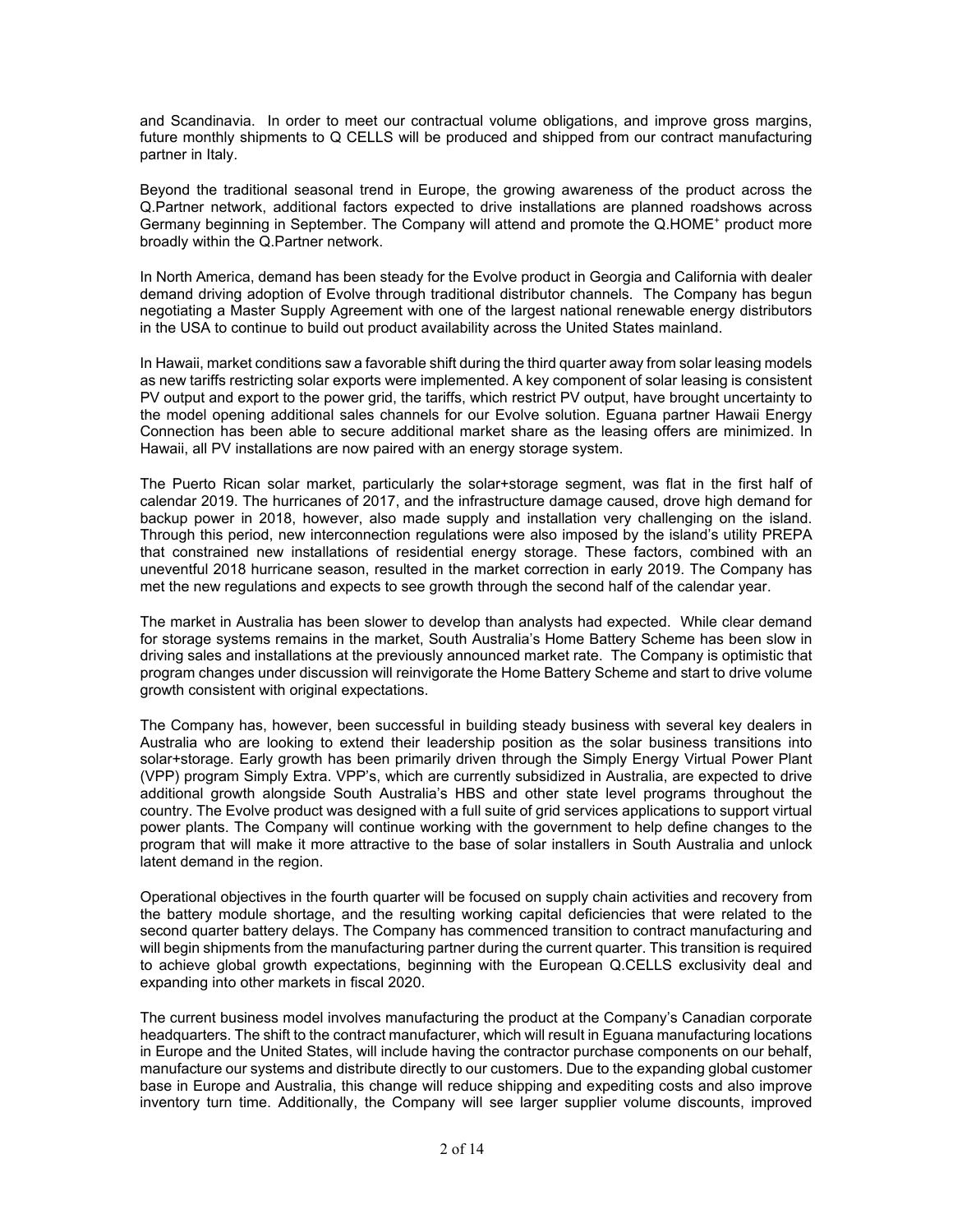manufacturing efficiencies, and rapidly expandable manufacturing capacity. The Company believes that the transition to contract manufacturing will drive increasing gross margins and improve its ability to meet growing customer demand with less working capital requirements.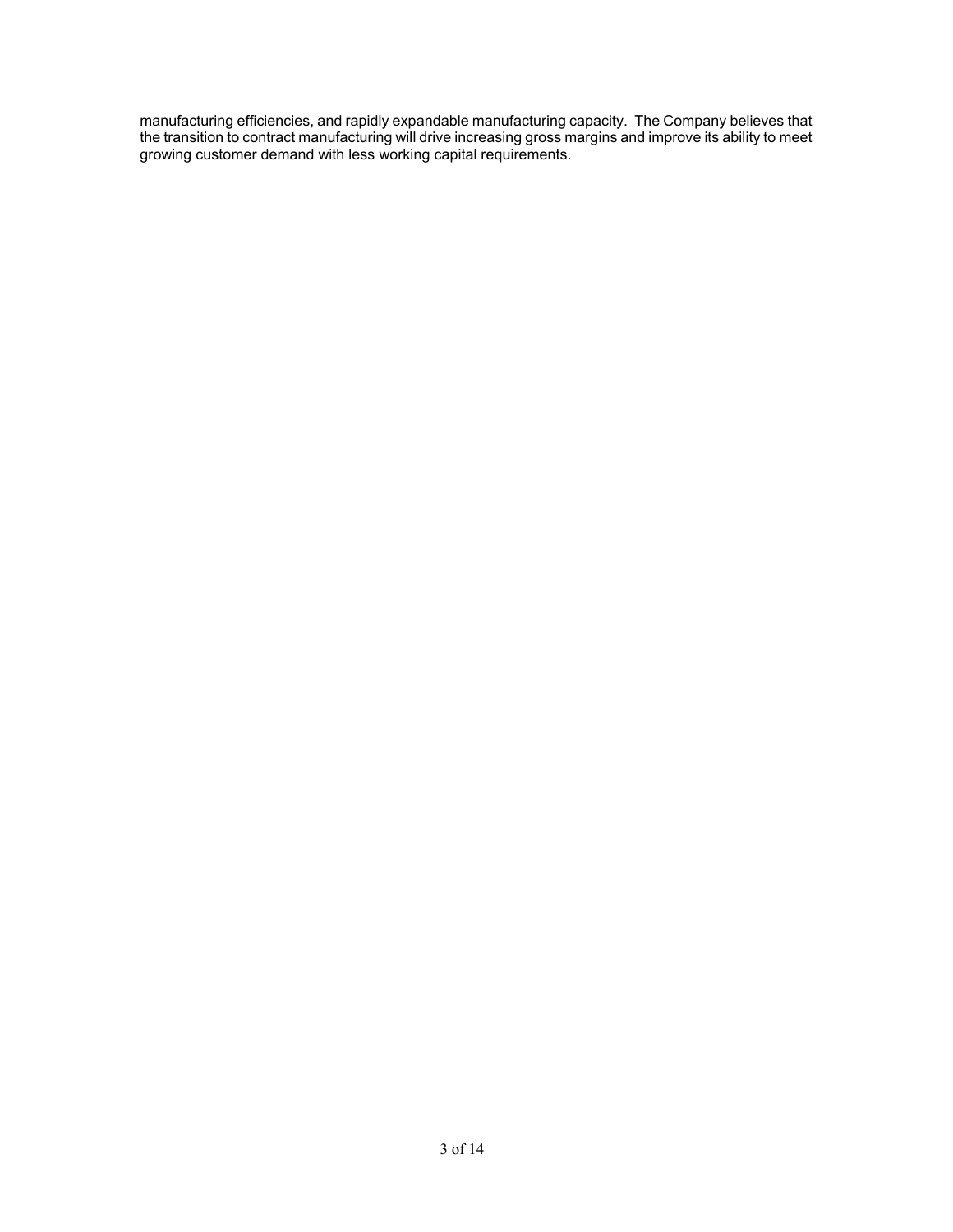# **Q3 2019 OPERATING RESULTS**

The following table sets forth a summary of the results of operations for the three and nine months ended June 30, 2019 and 2018.

|                                  | Q3 2019     | Q3 2018    | <b>YTD 2019</b> | YTD 2018    |
|----------------------------------|-------------|------------|-----------------|-------------|
| Sales and engineering services   | 774,670     | 1,355,668  | 2,602,457       | 3,778,169   |
| Cost of goods sold               | 834,804     | 499,167    | 2,497,803       | 2,561,631   |
| Gross margin                     | (60, 134)   | 856,501    | 104,654         | 1,216,538   |
| Expenses                         |             |            |                 |             |
| General and administrative       | 547,878     | 346,214    | 1,950,038       | 1,574,338   |
| Selling and marketing            | 686,538     | 349,091    | 2,169,412       | 943,703     |
| Product research and development | 336,485     | 78,791     | 850,731         | 874,177     |
| Operations                       | 198,977     | 134,643    | 579,642         | 445,681     |
|                                  | 1,769,878   | 908,739    | 5,549,823       | 3,837,899   |
| Loss before undernoted items     | (1,830,012) | (52, 238)  | (5,445,169)     | (2,621,361) |
| Financing costs                  | (400, 136)  | (168,061)  | (1,069,188)     | (526, 808)  |
| Other income                     | 1,938       | 76         | 3,242           | 320         |
| <b>Net loss</b>                  | (2,228,210) | (220, 223) | (6, 511, 115)   | (3,147,849) |
|                                  |             |            |                 |             |

#### *Sales and engineering services*

The Company's revenue is derived from the sale of energy storage systems. The systems come in multiple size configurations to meet individual customer and regional requirements and are made up of the Evolve, Enduro, and Elevate. Each system maintains approximately 90% bill of material consistency through the electronics topology, which is where many of the Company's proprietary patents reside. Each system is capable of performing customer and grid related services including solar selfconsumption and back-up power functionality along with a suite of grid services including frequency and voltage control, and virtual power plant (VPP) functions (the aggregation of systems to function as a utility or grid operator asset). The Company's customer base is primarily through global distributors and large installers, who in turn market and sell systems to their customer base. Through a series of online and in person training programs Eguana ensures that its customers are appropriately educated and trained on product values and installation good practices prior to sales, as all installation, maintenance and subscriptions are the responsibility of the distributor or installer.

For the three-month period ended June 30, 2019, product sales were \$774,670, representing a 162% increase over the product sales of \$295,483 for the same period in 2018. However, revenue was negatively impacted from the Company's previously forecasted amounts by a working capital deficiency during the quarter as a result of a short delay in financing activities. Financing was completed in June and August through two convertible debenture tranches, the Company also confirms it is a working on obtaining non-dilutive working capital support which is expected to be in position for additional procurement activities in the current quarter. Increased revenue from the additional working capital is expected to be realized over the next two quarters with increased sales coming primarily from the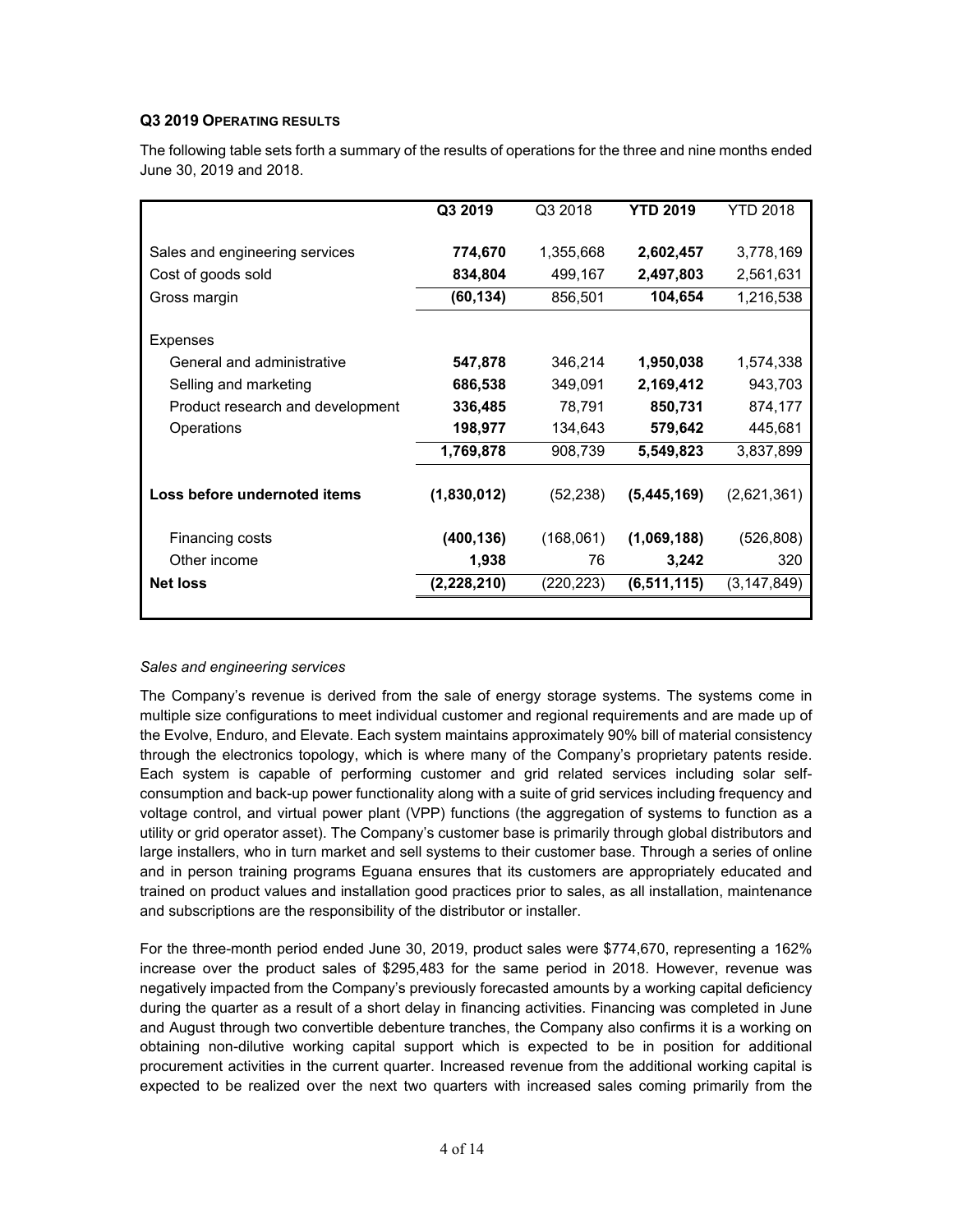shipment of back ordered product to Hawaii and newly received orders from our European partner Hanwha QCELLS.

The Company does expect to continue to see quarterly fluctuations in revenues generated from the Company's various markets, sales regions and sales channels due to variability associated with the timing of customer purchase decisions.

#### *Gross margin*

For the three months ended June 30, 2019, product sales resulted in a negative gross margin of 7.8% or \$60,134 as compared to a positive gross margin on product sales of 3.6% or \$10,548 in Q3 2018. Margins were negatively affected by the additional costs associated with expediting materials as a result of the second quarter battery module delay, as well as a mix change with the addition of European shipments of the Enduro product. The Enduro currently carries a lower margin than the Evolve and Elevate solutions.

The Company expects to see gross margins improve with the completion of the transition to contract manufacturing and cost reduction activities targeted to roll out in first fiscal quarter of 2020. Engineering services contributed \$nil to the margin in Q3 2019 and were \$845,953, or 79.8%, in Q3 2018, due to the fee from Mercedes Benz Energy (MBE), netted by the customer specific engineering and material costs.

Gross margins for energy storage systems were 4.0% or \$104,654 for the nine months ended June 30, 2019. Energy storage system gross margins for the same period in 2018 were \$370,585, or 13.6%. Year to date engineering service margins were \$nil in 2019 and \$845,953, or 79.8% in 2018, relating to the aforementioned MBE transaction.

### *Expenses*

Operating costs for the three months ended June 30, 2019 were \$1,769,878, up \$861,139 from the same period in 2018.

• General and administrative expenses ("G&A") increased by \$201,664 in Q3 2019 as compared to Q3 2018. The increase in G&A cost can primarily be attributed to legal fees associated with the ongoing German legal dispute as litigation continues. Additionally, this quarter has seen an increase of investor relations costs due to a new investor relations agreement entered into in 2019.

G&A expenses consist primarily of salaries (including the value of stock options for all employees), employee benefits and overhead expenses that are not otherwise allocated to other categories, occupancy, all professional fees, investor relations costs, travel costs, unrealized foreign exchange gains and losses and amortization.

• Selling and marketing costs in Q3 2019 increased \$337,447 as compared to Q3 2018. More than three-quarters of the increase is due to the addition of the Germany office in the fourth quarter of 2018 and the Australian office in the first quarter of 2019. Specifically, increased salary and benefit costs for the additional staffing requirements. Similarly, due to the addition of the new locations, overall travel costs have increased to appropriately support growth objectives in the each new market.

Included in these costs are salaries and benefits of personnel employed in marketing and customer account relationships, travel, costs of trade shows, ands portions of the Executive Vice President's ("EVP") and the Chief Executive Officer's ("CEO") compensation that relate to business development.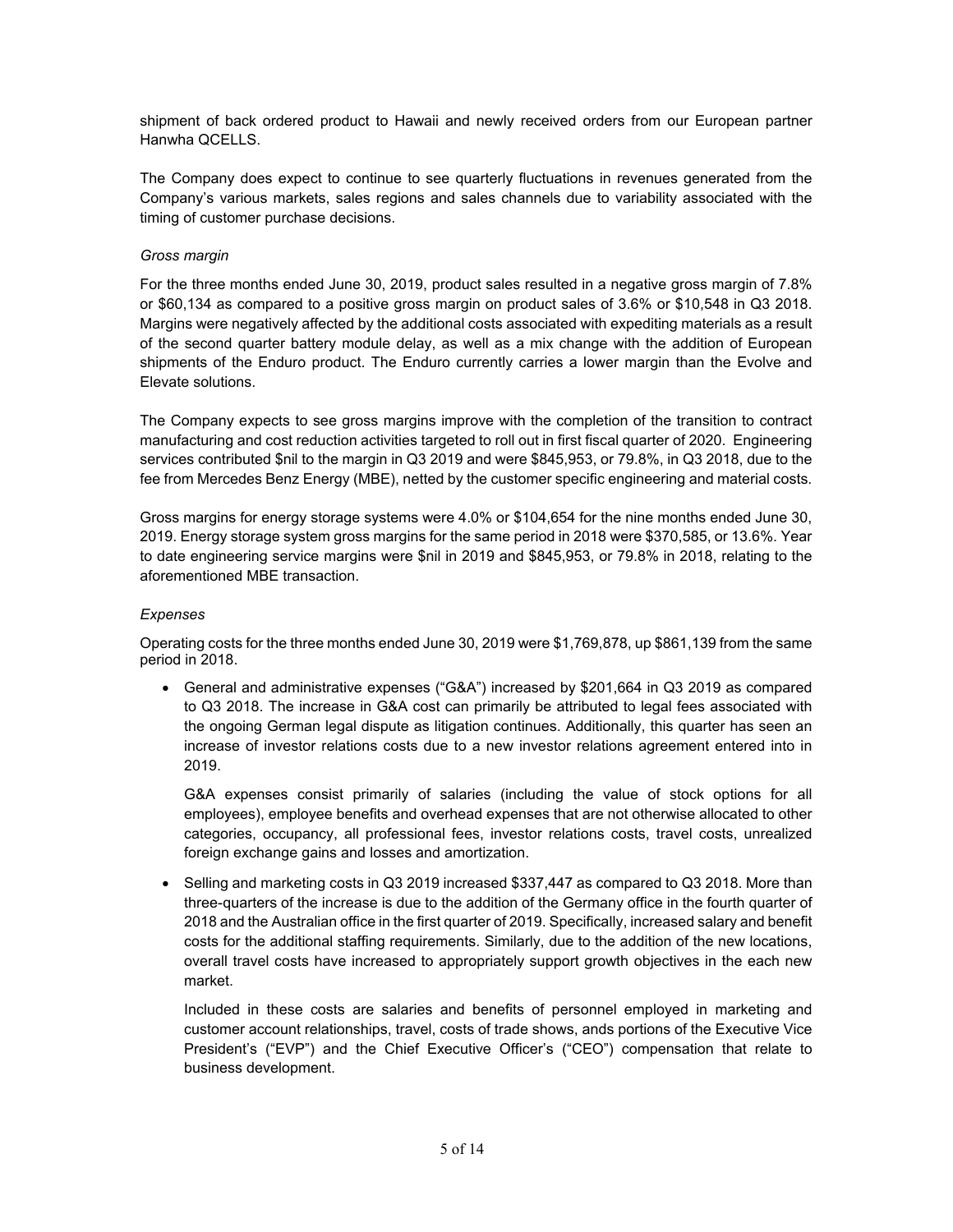• Product research and development costs in Q3 2019 increased \$257,694 as compared to Q3 2018.The increase was largely due to the prior year having an allocation of the engineering services and the related material cost to cost of goods sold that were required for the white labeled product for the German Automotive partner.

Included are costs associated with prototype development and certification, market analysis in support of new product definition, salaries and benefits of the engineering group, and a portion of the EVP compensation.

• Operations costs in Q3 2019 was up slightly by \$64,334 from the same period in Q3 2018. This increase is due to the added operational staff salary allocations, as well as the addition of an inventory storage facility to support North American growth.

Operations costs include salaries and benefits of employees directly allocated to this function and overhead cost allocations to support the operations personal.

Operating costs for the nine months ended June 30, 2019 were \$5,549,823, up from \$3,837,899 for the nine months ended June 30, 2018.

- General and administrative expenses increased by \$375,700 for the nine months ended 2019. The increase in G&A cost is primarily due to higher investor relations costs for a new investor relations agreement, there was no investor relations costs in the nine months ended June 30, 2018. Additionally, legal costs were higher in the current period as litigation continues in Germany with a prior customer related to the cancellation of a supply agreement. Consulting costs also saw an increase in the nine month period ended June 30, 2019 due to higher costs associated with the interim Chief Financial Officer.
- Selling and marketing costs for the nine months ended June 30, 2019 increased by \$1,225,709 as compared to the nine months ended June 30, 2018. More than half of the increase is due to salary costs from the addition of the European and Australian offices, which did not exist in the same period of 2018. In line with this market expansion, costs associated with travel, branding and trade shows increased to support growth objectives.
- Product research and development costs for the nine months ended June 30, 2019 remained consistent with the same period in 2019.
- Operating costs increased by \$133,961 for the nine months ended June 30, 2019 due to slightly higher costs for inventory storage as well as salary overhead allocations due to increased production activity and staffing requirements.

#### *Financing Costs*

Financing costs in Q3 2019 were up \$232,075 as compared to Q3 2018. Approximately \$160,000 of the increase is due to the accretion of the preferred shares financing in Q2 2019. Remaining difference is due to the accretion of long-term debt and change in fair value on the derivative liability arising from the funding of the Senior Loan, as the Company drew the remaining \$1.5M USD of the loan in Q4 2018 and Q1 2019.

Financing cost for the nine-month period ended June 30, 2019 were \$542,380 higher than the same period in 2019. \$276 thousand of the increase is due accretion for the Senior Loan and its recent additional draws. Remaining difference in the amount of approximately \$252 thousand is due to the accretion associated with the preferred share financing in the second quarter of 2019.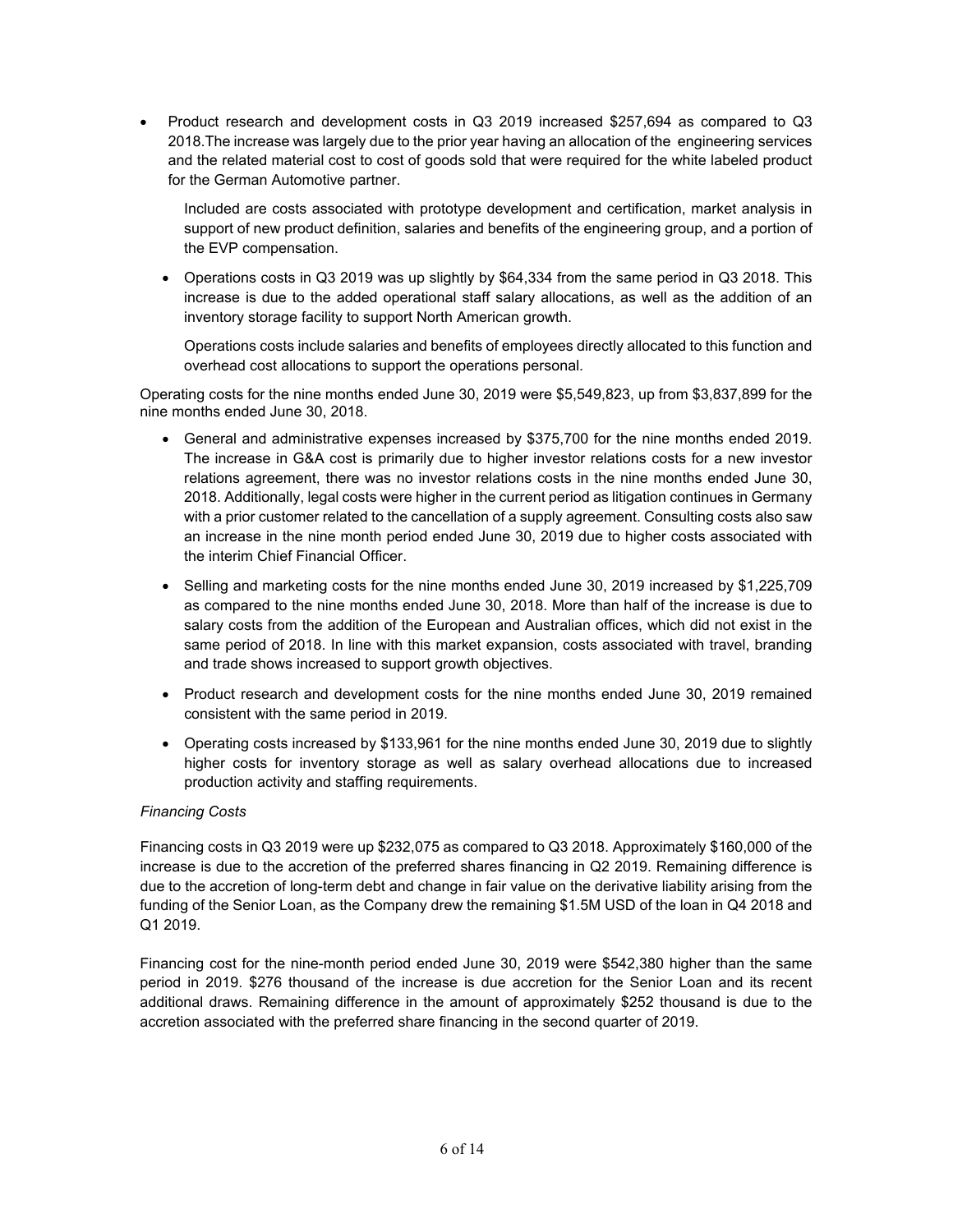| <b>Operating activities</b>                  | Q3 2019     | Q3 2018    | YTD 2019      | YTD 2018      |
|----------------------------------------------|-------------|------------|---------------|---------------|
| Net loss                                     | (2,228,210) | (220, 223) | (6, 511, 115) | (3,147,849)   |
| Share-based payments                         | 51,441      | 38,480     | 284,754       | 278,561       |
| Finance costs                                | 400,135     | 168,061    | 1,069,187     | 526,808       |
| Amortization of capital assets               | 45,228      | 29,563     | 120,078       | 94,236        |
| Warranty provision                           | 37,166      | 1,407      | 89,589        | 47,373        |
| Amortization of deferred lease<br>inducement |             |            |               | (7,800)       |
| Bad debt expense                             | 397         |            | 397           |               |
| Unrealized foreign exchange (gain)<br>loss   | (73,363)    | (16, 472)  | 20,330        | 90,887        |
|                                              | (1,767,206) | 816        | (4,926,780)   | (2, 117, 784) |
| Net change in non-cash working               | 769,828     | 166,887    | 71,339        | (990, 960)    |
| Cash flow used in operations                 | (997, 378)  | 167,703    | (4,855,441)   | (3,108,744)   |
|                                              |             |            |               |               |

# **MANAGEMENT DISCUSSION OF FINANCIAL RESULTS**

#### **Net Loss**

Net loss for Q3 2019 increased \$2,007,987 over the net loss in Q3 2018. The increase in net loss can be attributed to the facilities expansion in Australia and Germany along with the increased personnel in sales and technical sales. Additionally, the third quarter of 2018 included onetime revenue of \$1,060,185 from the termination of a sales contract, which did not exist in 2019. Higher finance costs due to the addition of Senior Debt and preferred share financing, as well as reduced gross margin make up the balance of the difference.

#### **Share-based Payments**

Share-based payments were \$284,754 in the nine-month period ended June 30, 2019, which is fairly consistent with \$278,561 in share-based payments for the same period in 2018.

#### **Finance Costs**

Financing cost for the nine-month period ended June 30, 2019 were higher than the same period in 2018 primarily due to the accretion of long-term debt, as the remaining \$1,500,000 USD was drawn from the Senior Lender in Q4 2018 and Q1 2019. Additionally, accretion also increased due to the preferred share financing of \$3,000,000 in Q2 2019.

#### **Unrealized Foreign Exchange (Gain) Loss**

Unrealized foreign exchange gain in Q3 2019 resulted from a favourable shift in foreign exchange rates during the period. However, for the nine-month period ended June 30, 2019 there was an overall loss on unrealized foreign exchange due to an unfavorable shift in rates. In 2018, the change in foreign exchange rates were unfavourable and resulted in the recognition of a loss for the nine month period, which included a slight gain for the third quarter of 2018 due to favorable rates.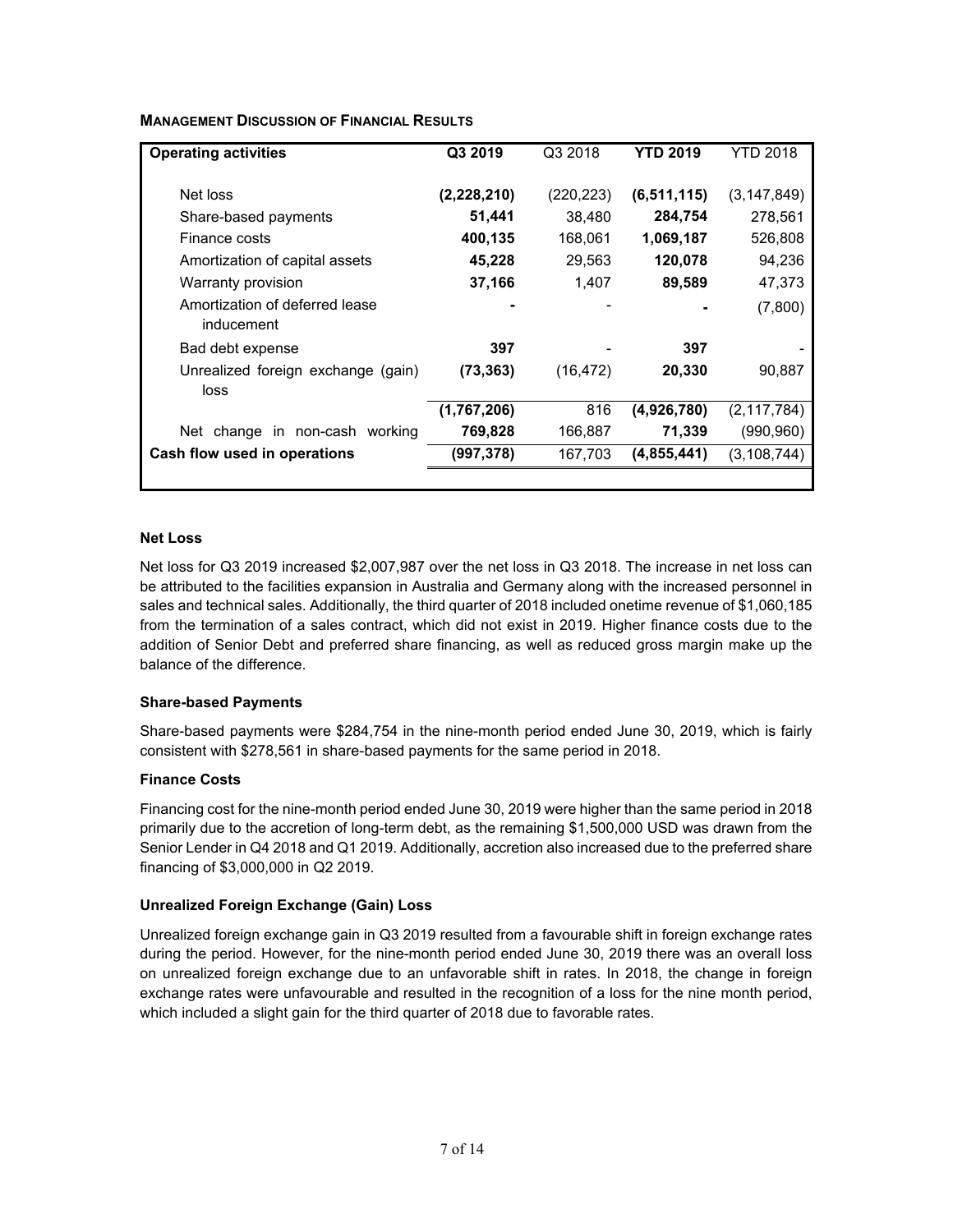# **Summary of Quarterly Results**

|               | 2019        |               |                | 2018        |            |             |             | 2016        |
|---------------|-------------|---------------|----------------|-------------|------------|-------------|-------------|-------------|
|               | Q3          | Q2            | Q <sub>1</sub> | Q4          | Q3         | Q2          | Q1          | Q4          |
| Sales         | 774.670     | 973.140       | 854.647        | 119.069     | 1.355.668  | 1.103.774   | 1.318.727   | 75,169      |
| Net (loss)    | (2,228,210) | (2, 160, 438) | (2, 122, 467)  | (1,638,569) | (220, 223) | (1,725,937) | (1,201,689) | (1,212,696) |
| Per share (1) | (0.01)      | (0.01)        | (0.01)         | (0.01)      | (0.00)     | (0.01)      | (0.01)      | (0.01)      |

(1) Basic and diluted

#### **LIQUIDITY AND CAPITAL RESOURCES**

# **Liquidity**

The Company manages its capital with the prime objectives of safeguarding the business as a going concern, creating investor confidence, maximizing long-term returns and maintaining an optimal structure to meet its financial commitments and to strengthen its working capital position. At present, the capital structure of the Company is primarily composed of shareholders' equity and debt. The Company's strategy is to access capital, primarily through equity issuances, asset based lending, and other alternative forms of debt financing. The Company actively manages its capital structure and makes adjustments relative to changes in economic conditions and the Company's risk profile.

Eguana received \$2,234,939 from financing activities in Q3 2019 (Q3 2018 - \$334,402) and used \$997,378 in operations during Q3 2019 (Q3 2018 – generated \$167,703).

Working capital represents the Company's current assets less its current liabilities. The Company's liquidity, as measured by the Company's working capital deficit at the end of Q3 2019 was \$1,490,627 (September 30, 2018 – \$1,906,356).

As at June 30, 2019 the Company had net liabilities of \$8,663,701, which increased from \$4,428,831 at September 30, 2018. This can be attributed to the receipt of the final tranche of long-term debt from the Senior Lender (\$750,000 USD) in Q1 2019, the preferred share loan settlement and conversion in Q2 2019, and the convertible debenture private placement in the third quarter of 2019.

The Company has recorded \$3,775,775 in accounts payables and accrued liabilities, of which \$1,246,282 is in dispute. In addition, the Company has \$1,816,377 in long-term debt, \$310,277 in debentures, \$196,298 in other liabilities, and \$149,000 in lease obligations payable over the next 12 months.

No unusual trends or fluctuations are expected outside the ordinary course of business.

The Company is currently in a dispute with a prior customer as a result of the cancellation of a supply contract. A claim has been prepared to recover 1,479,332 Euros (\$2,307,465 CAD) for unpaid invoices and interest, along with the option to claim an additional 903,584 Euros (\$1,409,412 CAD) for European inventories purchased to fulfil this contract. Litigation is inherently uncertain and while legal counsel advises that the Company has a strong case, the receivable is being carried on the books at near zero. A favorable outcome in the dispute would increase the current assets of the Company.

The above noted prior customer has made warranty claims related to the Company's first generation, 3 phase Comfort series product. Management believes this claim is without merit and that any product failures are tied directly to a fundamental system failure in the design for which the customer was solely responsible.

The Company's former contract manufacturer submitted a claim in the Court of Queen's Bench in Alberta against Eguana for 1,534,000 Euros (\$2,392,736 CAD) related to the cancellation of the above noted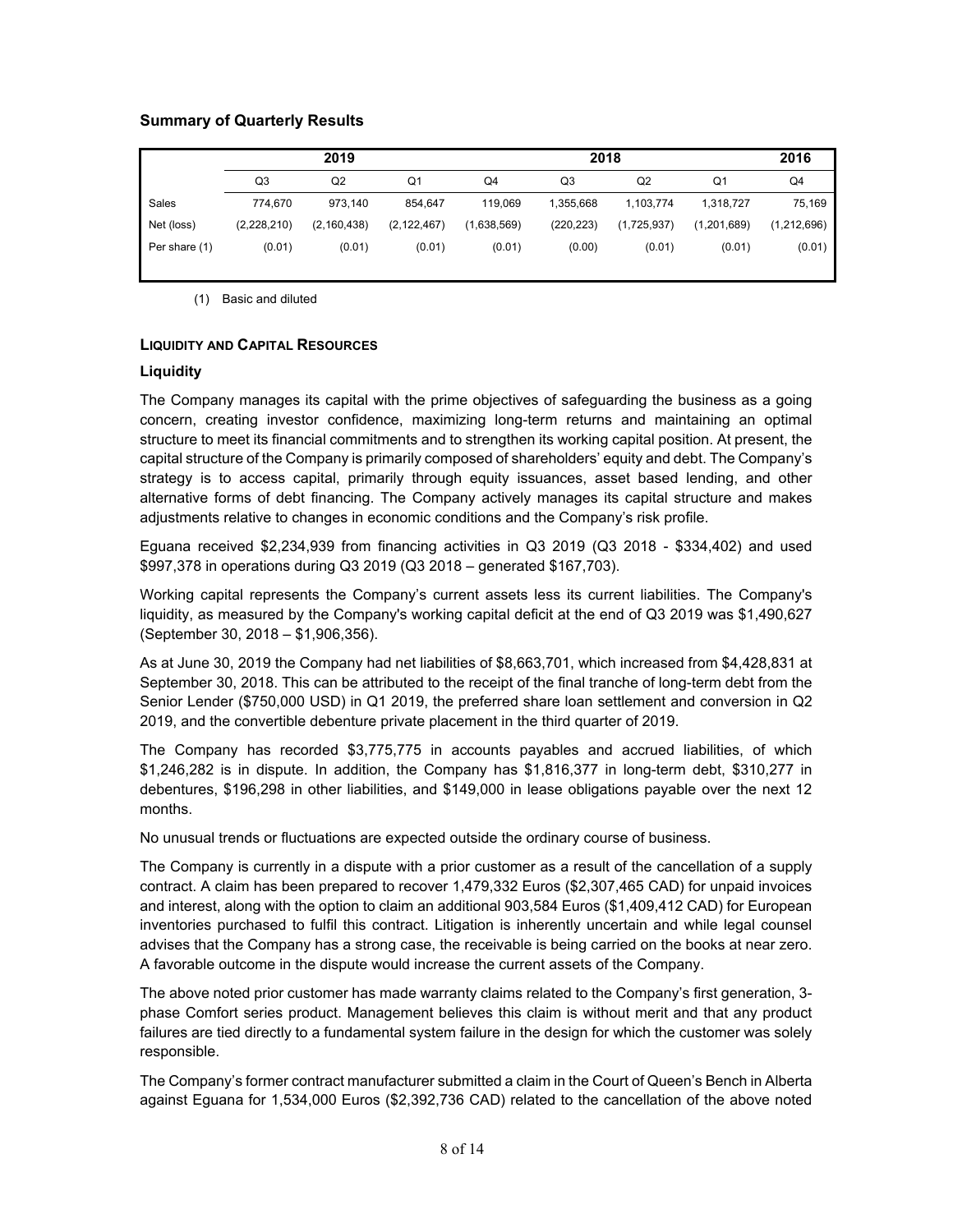supply contract. The Company is disputing 799,000 Euros (\$1,246,282 CAD) of the amount the contract manufacturer has claimed. The Company has recorded in its financial statements the undisputed amount, therefore a successful defense of the claim submitted by the former contract manufacturer would have no impact on the Company's liquidity. The Company has counter claimed the contract manufacturer for 6.8 million Euros (\$10.6 million CAD).

# **Outstanding Debt**

In December 2017, the Company issued \$1,500,000 USD of debt, bearing an interest rate of 12.5% per annum which will be repaid in equal instalments starting in July 2018 for 30 months. In August 2018, the Company drew an additional \$750,000 USD bearing an interest rate of 12.5% per annum which will be repaid in equal instalments starting in March 2019 for 30 months. In October 2018, the Company drew the remaining \$750,000 USD from its Senior Lender, bearing interest at 12.5% per annum, which will be repaid in equal instalments starting in May 2019 for 30 months. As part of the Senior Loan, the Company issued 2,951,733 warrants which convert into an equal number of shares with an exercise price of \$0.17 and an expiry date of December 20, 2022.The exercisable warrants are exchangeable for \$1,000,000 USD after the earlier of a liquidity event or September 30, 2021.

In August 2018, the Company entered into a loan agreement for general working capital for \$1,300,000 with its largest shareholder, DHCT II Luxembourg SARL. The loan is due one month after the final Senior Loan payment is made. The loan bears interest at a fixed annual rate of 8%. The interest is paid at the same time the loan is repaid. As consideration for the advance of the DHTC loan, which has a second priority lien on all the assets of Eguana and its material subsidiaries, the Company issued common shares purchase warrants, entitling the Lender to purchase an aggregate of up to 1,238,095 common shares at a price of \$0.21 per common share for a period of three (3) years from the date of the loan.

In December 2018, the Company issued 715 Limited Partnership units at a price of \$1,000 per unit resulting in gross proceeds of \$715,000 via its subsidiary EGT Markets Limited Partnership. In February 2019, Eguana exercised its right to convert 715 EGT Markets Limited Partnership units to common shares of Eguana and issued 3,575,000 shares.

On February 7, 2019, the Company issued 300,000 shares of newly created Series A First Preferred Shares (the "Series A Shares") at \$10.00 per Series A Share (the "Issue Price") for aggregate gross proceeds of \$3,000,000 (the "Offering"). The Series A Shares were issued and sold to the Company's largest shareholder, DHCT II Luxembourg SARL (the "Investor"), the investment vehicle of funds managed by Doughty Hanson & Co Managers Limited. The Series A Shares are convertible by the Investor at any time into common shares of the Company at a price of \$0.24 per common share. The Company may force conversion of the Series A Shares once its TSX-V listed share price is equal to or greater than \$0.60 for at least 60 consecutive days. In connection with the Offering, the Company and the Investor also entered into a loan settlement and conversion agreement whereby an additional 134,860 Series A Shares were issued to the Investor at the Issue Price to replace the existing \$1,300,000 secured loan facility.

The Company had \$586,667 of Series II and III debentures outstanding at the beginning of the 2018 fiscal year. In December 2017, the Company called the outstanding debentures at par and repaid principal of \$586,667, accrued interest of \$3,906 and royalties of \$7,265 was also paid.

On June 21, 2019, the Company issued 3,012 unsecured convertible debentures ("debentures") by way of a private placement, at a price of \$1,000 per debenture, for total gross proceeds of \$3,012,000. Each debenture is convertible into 6,666.67 Units, which consist of one common share and one-half of one common share purchase warrant. The debentures bear interest at 10% per annum, paid semi-annually, and mature on June 21, 2022. As of June 30, 2019 the debenture held \$8,252 in accrued interest.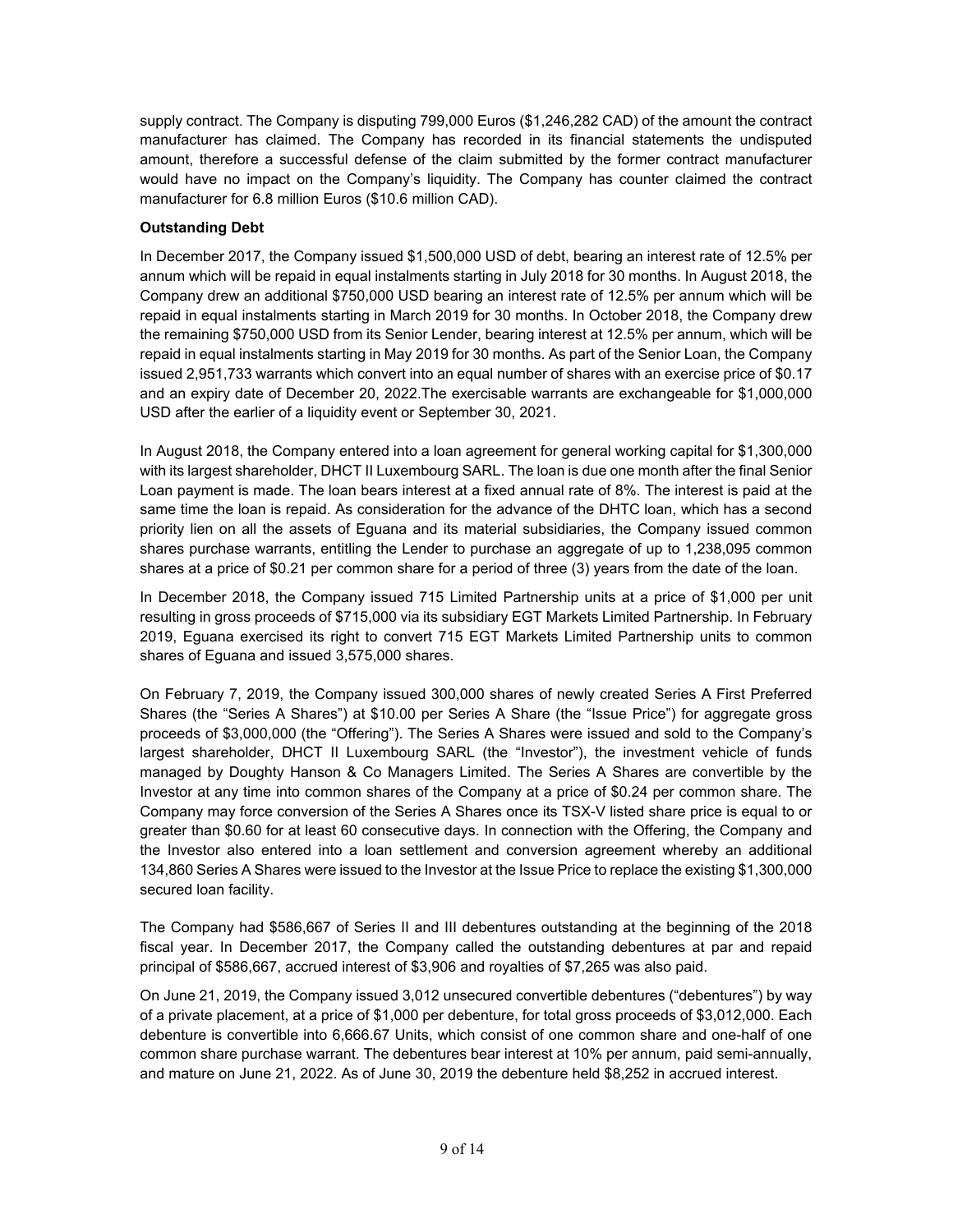Subsequent to quarter end, on August 8, 2019, the Company closed the second tranche of the upsized debenture private placement. The Company issued 1,215 non-brokered unsecured convertible debentures at a price of \$1,000 per debenture, for total gross proceeds of \$1,215,000. The Company's largest shareholder, DHCT II Luxembourg SARL, subscribed for 1,200 of the total debentures issued. The second tranche of the debentures mature on August 8, 2022, with all other terms remaining identical to the first tranche.

# **Shareholders' Equity and Shares Outstanding**

As at August 29, 2019, 226,943,753 common shares are issued and outstanding, no change from June 30, 2019. As at August 29, 2019, there are common share purchase warrants representing the right to acquire 36,626,343 common shares, an increase of 4,050,000 from June 30, 2019 due to the second tranche of the convertible debenture private placement, at an average exercise price of \$0.25 per share outstanding.

In December 2018, EGTLP issued 715 EGT Markets Limited Partnership units at a price of \$1,000 per unit resulting in gross proceeds of \$715,000. In February 2019, Eguana exercised its right to convert the 715 EGT Markets Limited Partnership units to common shares of Eguana and issued 3,575,000 shares.

The Company has 8,802,316 stock options outstanding entitling the holders thereof to acquire up to 8,802,316 common shares. 7,042,321 stock options have vested as of today's date. The weighted average exercise price of the vested options is \$0.28 per share.

#### **Off-Balance Sheet Items**

As at June 30, 2019, the Company does not have any off-balance sheet arrangements that have, or are reasonably likely to have, a current or future material effect on Eguana's financial condition, results of operations, liquidity or capital expenditures.

#### **CAPITAL EXPENDITURES**

In Q3 2019, capital expenditures totaled \$29,176 (Q3 2018 - \$42,042) and were primarily with respect to the purchase of new lab equipment required for the Hanwha Q CELLS exclusivity partnership.

# **RELATED PARTY TRANSACTIONS**

The Company had the following related party transactions with respect to salary and benefits:

| Salaries and benefits            | Three months ended |         | Nine months ended |         |
|----------------------------------|--------------------|---------|-------------------|---------|
|                                  | 2019               | 2018    | 2019              | 2018    |
|                                  |                    |         |                   |         |
| General and administrative       | 104.675            | 70.550  | 333,796           | 211,650 |
| Product research and development | 61.858             | 59.314  | 198.442           | 177.943 |
| Selling and marketing            | 14.604             | 14.620  | 43.845            | 43,861  |
|                                  | 181.137            | 144.484 | 576.083           | 433.454 |

Share based expenses to officers and a director was \$24,046 and \$111,140 for the three and nine months ended June 30, 2019 (June 30, 2018 - \$12,521 and \$175,471).

Included in accounts payable and accrued liabilities is \$514,949 (September 30, 2018 - \$324,418) due to directors and key management personnel.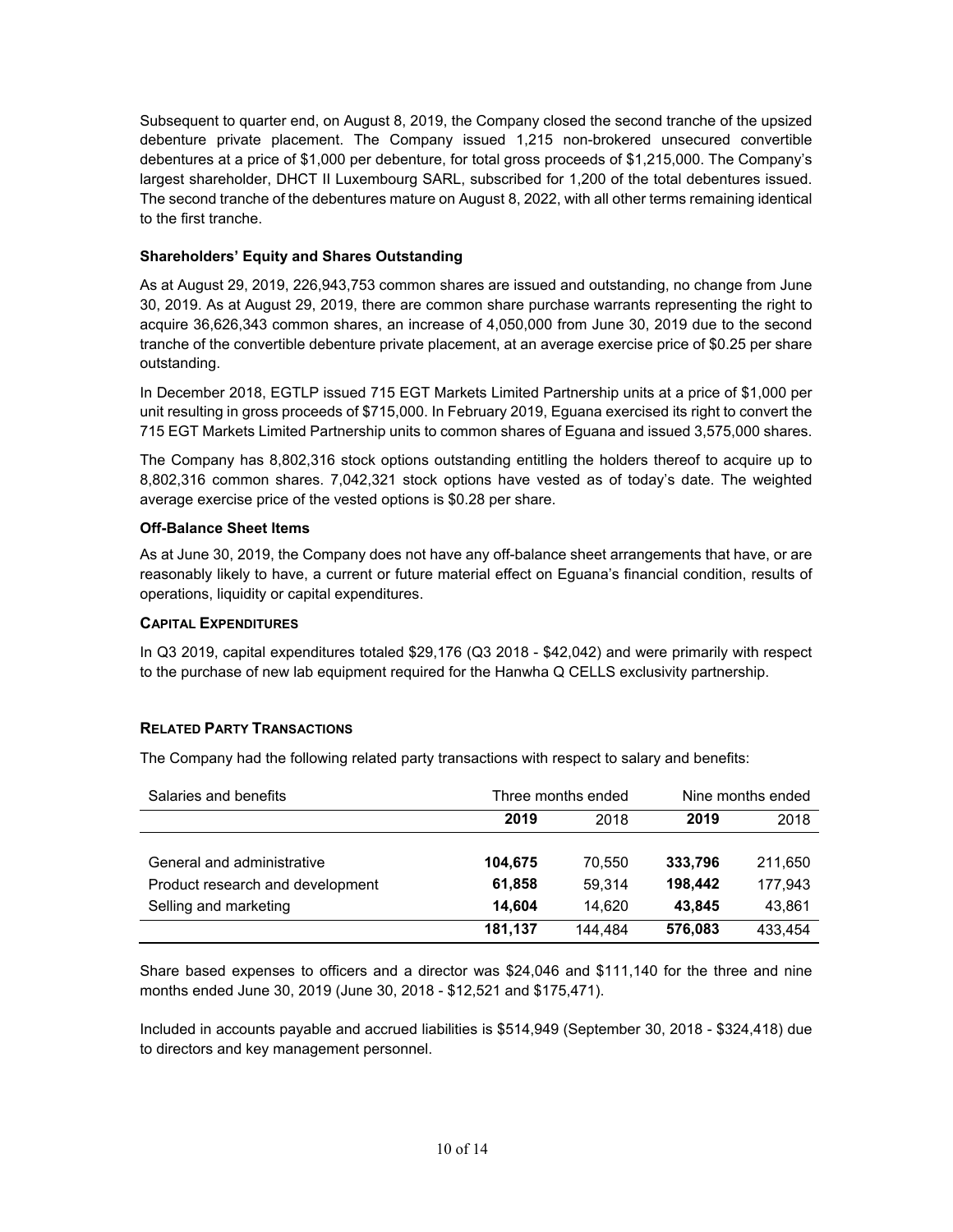During the nine-month period ended June 30, 2019 the Company paid \$115,008 (2018 - \$115,008) to its former CEO as part of a settlement agreement and incurred \$60,077 (2018 - \$71,063) of accretion as the obligation matures.

# **RISK FACTORS AND RISK MANAGEMENT**

Our risk factors and risk management are detailed in the annual MD&A filed on SEDAR at [www.sedar.com](http://www.sedar.com/) on January 29, 2018 and have not materially changed since that time.

### **Going Concern**

The condensed interim consolidated financial statements were prepared on a going concern basis. The going concern basis assumes that the Company will continue its operations for the foreseeable future and will be able to realize its assets and discharge its liabilities and commitments in the normal course of business.

At June 30, 2019, the Company had not achieved profitable operations since its inception and had an accumulated deficit of \$66,039,003 (September 30, 2018 - \$59,527,888) and recognized a cash flow deficiency from operations for the nine-month period ended June 30, 2019 of \$4,885,441 (2018 - \$3,108,744). Whether and when the Company can attain profitability and positive cash flows from operations is uncertain. The lack of profitable operations and cash flow deficiency may cast significant doubt on the Company's ability to continue as a going concern.

At June 30, 2019, the Company had a working capital deficit of \$1,490,627 (September 30, 2018 – \$1,906,356).

The ability of the Company to continue as a going concern is dependent on completing equity or debt financings and generating profitable operations in the future in order to meet liabilities as they come due and enable the Company to continue operations. The ability to continue as a going concern may be adversely impacted by the loss of customers and declining sales per customer. To address its financing requirements, the Company may seek financing through the issuance of common shares, preferred shares, EGT Markets Limited Partnership units, debentures or other securities of the Company or its subsidiaries. The outcome of these matters cannot be predicted at this time.

#### **Government Regulation**

The operations of Eguana are subject to a variety of federal, provincial and local laws, regulations, and guidelines, including laws and regulations relating to health and safety, the conduct of operations, the protection of the environment, the operation of equipment used in its operations and the transportation of materials and equipment it provides for its customers. Of particular relevance to Eguana's business, the laws and regulations related to the interconnection of behind the meter energy resources and to the installation of lithium batteries are covered by an evolving set of regulations that are similar in scope but differ in detail in each region in which the company operates. Changes to these regulations often require investment in redesign and recertification of the company's products and may increase the cost of the product, but they affect Eguana and its competition equally with the net effect of limiting competition to those who make these investments and deferring any potential commoditization of our product category. Eguana believes that it is currently in compliance with such laws and regulations. Eguana intends to invest financial and managerial resources to ensure such compliance and will continue to do so in the future; however, it is impossible for Eguana to predict the cost or impact of such laws and regulations on Eguana's future operations. Eguana's products are currently certified for use in Germany, Australia, and North America. The technical associations that are prevalent in maintaining the grid interconnection and safety standards in these countries are VDE, Australian Standards, UL, CSA, IEC, EN and FCC.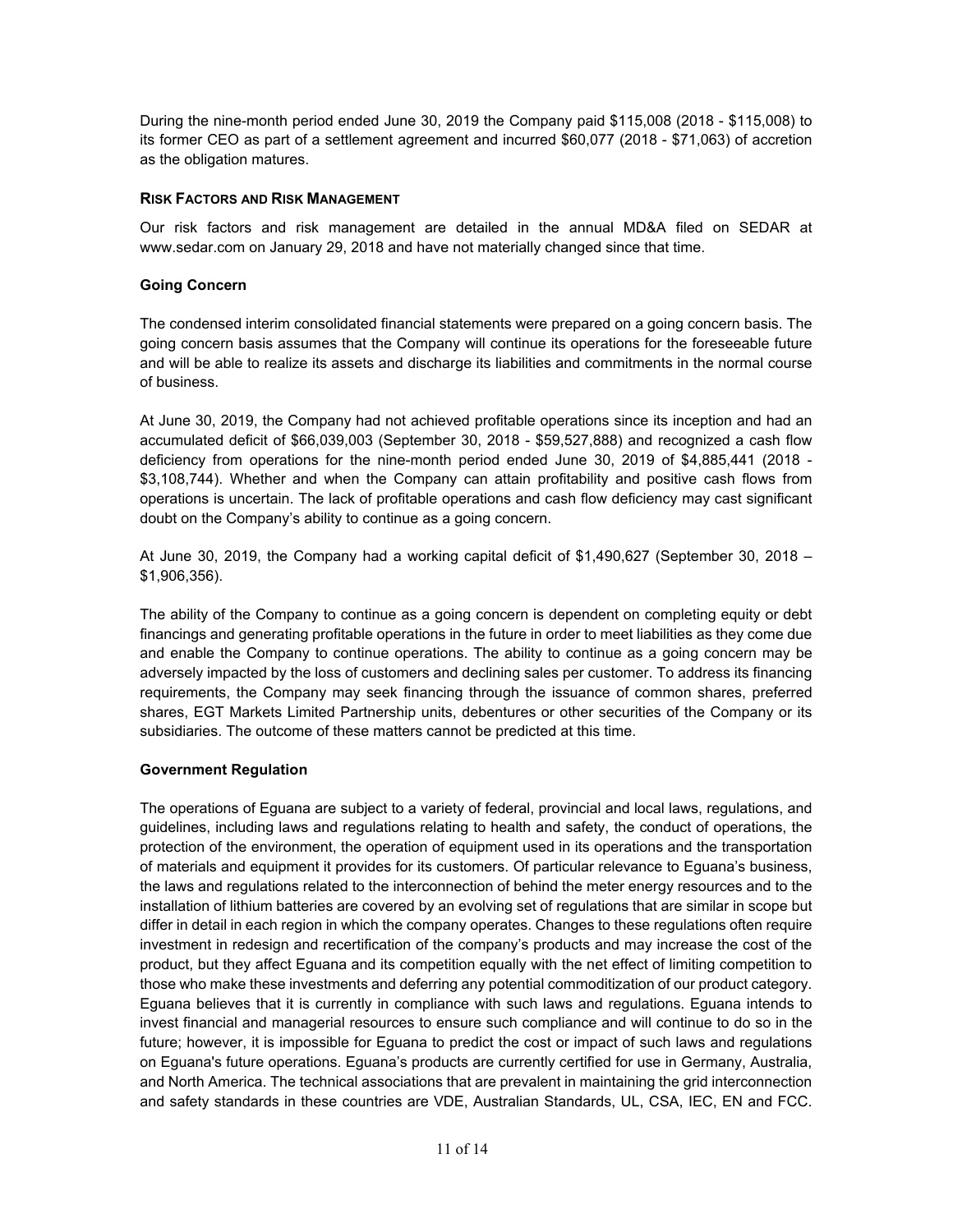The specific standards that are actively maintained for compliance by Eguana are VDE 4105, AS 4777, UL 1741, UL 9540, IEC 62109 and IEC 61000.

# **ACCOUNTING POLICIES**

There have been no changes to the Company's critical accounting estimates and policies in the fiscal year ending September 30, 2019 except for the adoption effective October 1, 2018 of IFRS 9, Financial Instruments ("IFRS 9") and IFRS 15, Revenue from Contracts with Customers ("IFRS 15"). Significant accounting policies are disclosed in note 4 of the annual audited consolidated financial statements for the year ended September 30, 2018.

# **Recently issued accounting pronouncements**

# **Adoption of new and amended standards**

# *IFRS 9, Financial Instruments*

The Company adopted IFRS 9, Financial Instruments, on October 1, 2018. This standard supersedes earlier versions of IFRS 9 and completes the IASB's project to replace IAS 39 "Financial Instruments: Recognition and Measurement." IFRS 9, as amended, includes a principle-based approach for classification and measurement of financial assets, a single "expected loss" impairment model and a substantially-reformed approach to hedge accounting. The adoption did not have any impact on the Company's consolidated financial statements.

# *IFRS 15, Revenue from Contracts with Customers*

The Company has also adopted IFRS 15, Revenue from Contracts with Customers, on October 1, 2018 using the modified retrospective method. IFRS 15 establishes a single comprehensive model to address how and when to recognize revenue as well as requiring entities to provide users of financial statements with more informative, relevant disclosures in order to understand the nature, amount, timing and uncertainty of revenue and cash flows arising from contracts with customers. It replaces existing revenue recognition guidance including IAS 18 Revenue and IAS 11 Construction Contracts.

To determine revenue recognition for arrangements that an entity determines are within the scope of IFRS 15, the Company performs the following five steps: (i) identifies the contract(s) with a customer, (ii) identifies the performance obligations in the contract, (iii) determines the transaction price, (iv) allocate the transaction price to the performance obligations in the contract, and (v) recognizes revenue when (or as) the entity satisfies a performance obligation. The Company applies the five-step model to arrangements that meet the definition of a contract under IFRS 15, including when it is probable that the entity will collect the consideration it is entitled to in exchange for the goods or services it provides to the customer. The Company satisfies its performance obligations and recognizes revenue during the reporting period based on delivery of its products or services. Revenue transactions do not contain significant financing components or variable considerations. Payment terms with customers are generally 30 days from invoice date; however, industry practice can extend these terms.

As a result of applying the requirements of IFRS 15, including the application of certain practical expedients, such as the right to invoice method of measuring the Company's progress towards complete satisfaction of its performance obligations, no changes or adjustments to the Company's comparative consolidated financial statements were required. There was no impact to the Company's financial position, results of operations, or cash flows as a result of the adoption.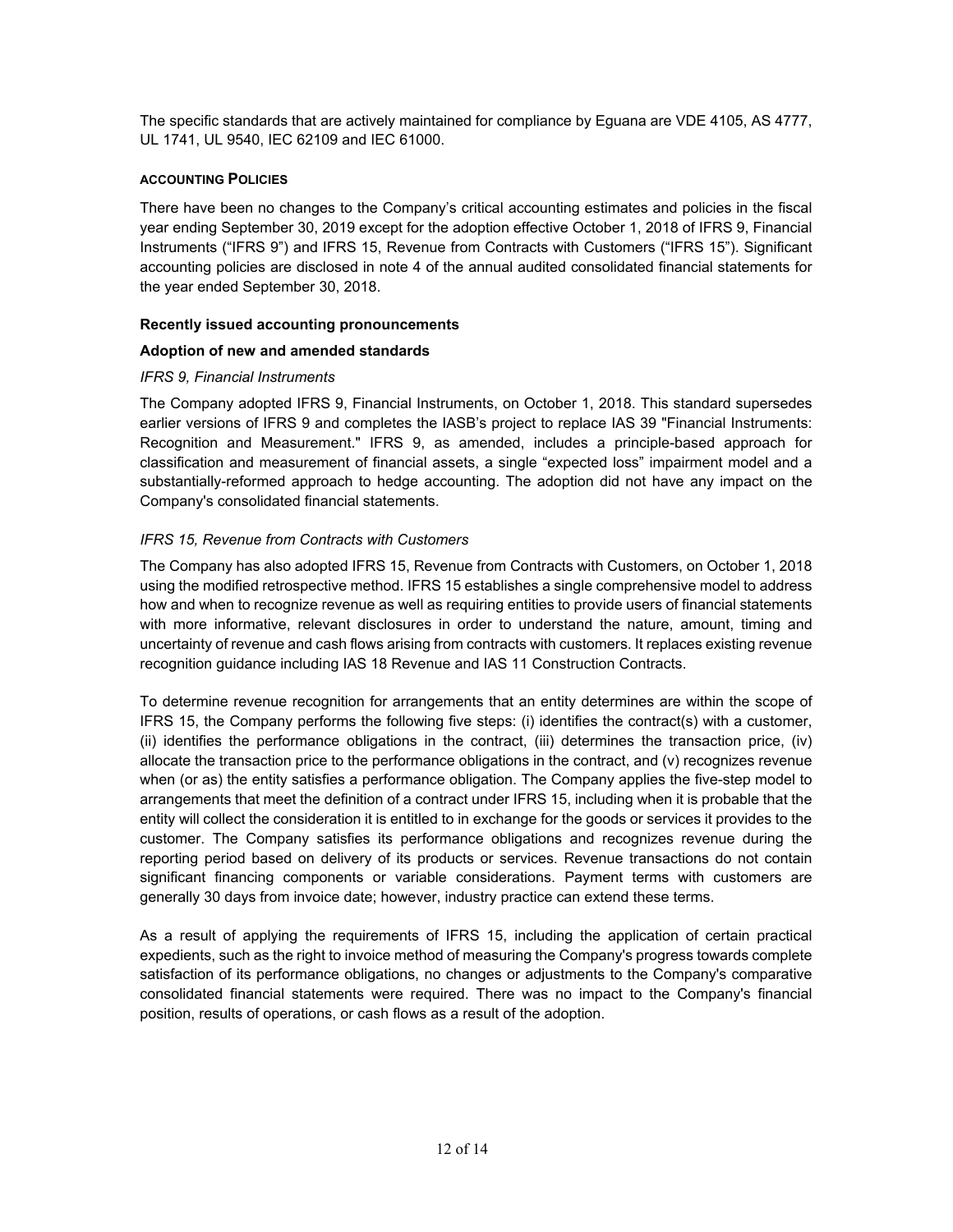# **Accounting Pronouncements Issued but Not Adopted**

Recent accounting pronouncement that have been issued but are not yet effective are consistent with those disclosed in the Company's audited consolidated financial statements for the year ended September 30, 2018, except for IFRS 9 and IFRS 15 as noted above.

# *IFRS 16, Leases ("IFRS 16")*

IFRS 16 was issued in January 2016 and it replaces IAS 17 "Leases", IFRIC 4 "Determining whether an Arrangement contains a Lease", SIC-15 "Operating Leases-Incentives" and SIC-27 "Evaluating the Substance of Transactions Involving the Legal Form of a Lease". IFRS 16 sets out the principles for the recognition, measurement, presentation and disclosure of leases and requires lessees to account for all leases under a single on-balance sheet model similar to the accounting for finance leases under IAS 17. IFRS 16 is effective for annual periods beginning on or after January 1, 2019.

The company is currently evaluating the impact of adopting IFRS 16.

# **ADVISORY SECTION**

# **Forward-Looking Statements**

This MD&A contains forward-looking information and forward-looking statements (collectively, "forwardlooking statements") within the meaning of applicable securities laws that and are based on certain assumptions and analysis made by the Company's management as of the date of this MD&A. Forwardlooking statements include, without limitation, statements with respect to investment objectives and strategy, the development plans of the Company, regulatory changes, availability of customers, market penetration, the Company's intentions, results of operations, levels of activity, future capital and other expenditures (including the amount, nature and sources of funding thereof), business prospects and opportunities, construction timetables, extent of solar resource usage and future growth and performance opportunities. The words "believes", "expects", "expected", "plans", "may", "will", "projects", "anticipates", "estimates", "would", "could", "should", "endeavours", "seeks", "predicts", "intends", "potential", "opportunity", "target" or variations of such words of similar expressions thereto and the negatives thereof, identify forward-looking statements. In particular, this MD&A includes forward-looking statements with respect to the future dynamics and size of the solar PV and energy storage market and segments thereof; statements concerning the Company's expectations of future relationships as well as the size of the market for power electronics; statements concerning the Company's sales; and statements concerning factors which management believes may be relevant in assessing whether the Company's plans are achievable.

Forward-looking statements are necessarily based upon management's perceptions of historical trends, current conditions and expected future developments, as well as a number of specific factors and assumptions that, while considered reasonable by the Company as of the date of such statements, outside of the Company's control and are inherently subject to significant business, economic and competitive uncertainties and contingencies which could result in the forward-looking statements ultimately being entirely or partially incorrect or untrue.

Certain forward-looking statements contained in this MD&A about prospective results of operations, financial position or cash flows may constitute "future oriented financial information", is based on assumptions about future events, is given as at the date hereof and including economic conditions and proposed courses of action, based on management's assessment of the relevant information currently available. Readers are cautioned that such financial outlook information contained in this MD&A should not be used for purposes other than for which it is disclosed herein.